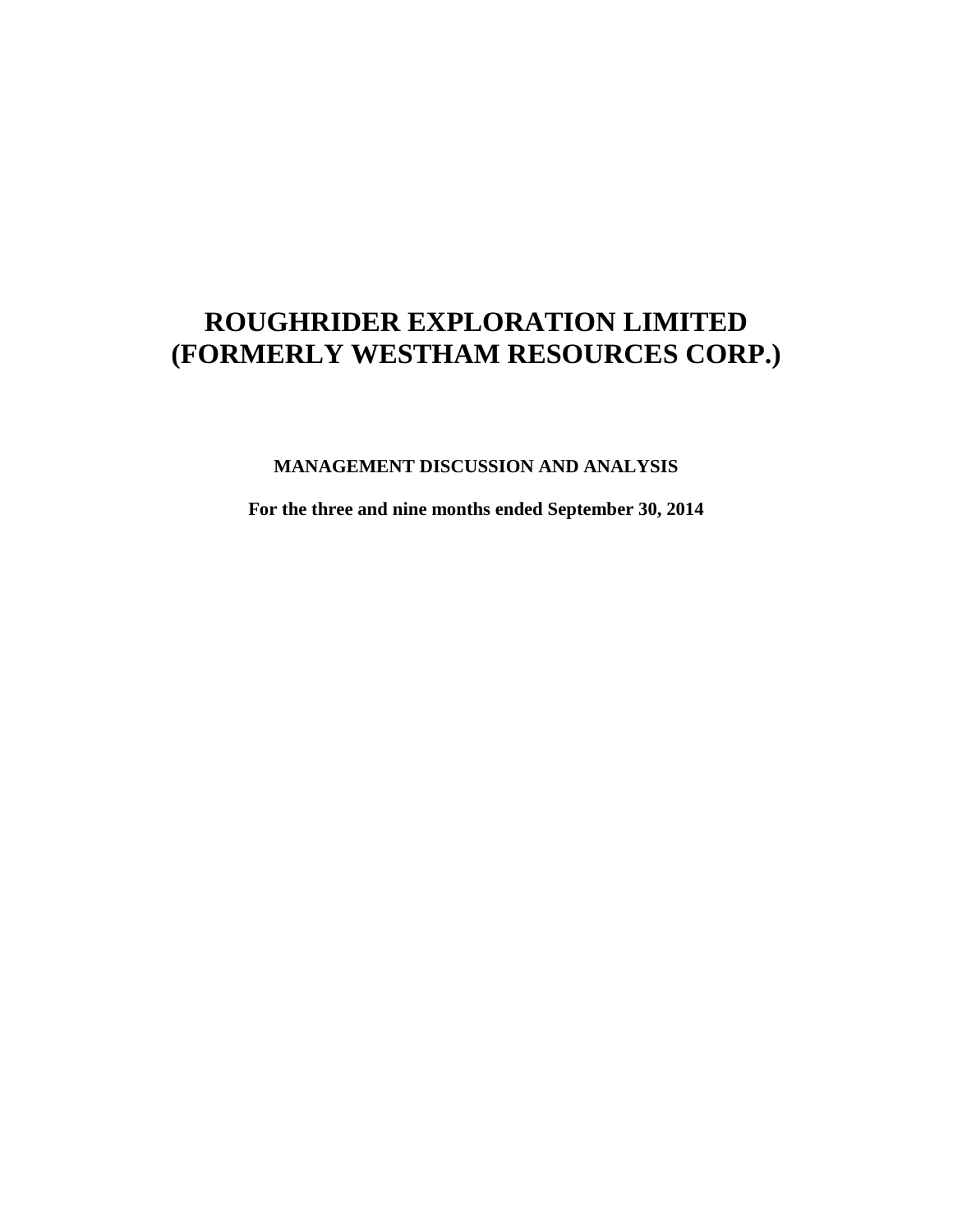Management Discussion & Analysis Quarter ended September 30, 2014

#### **INTRODUCTION**

Prepared on December 1, 2014 for the quarter ended September 30, 2014 ("Q1 2014"), this Management Discussion and Analysis ("MD&A") supplements, but does not form part of the unaudited condensed interim financial statements of Roughrider Exploration Limited (formerly Westham Resources Corp.) ("Roughrider" or the "Company"). This MD&A should be read in conjunction with the accompanying unaudited condensed interim financial statements for the quarter ended September 30, 2014, and the audited annual financial statements for the year ended December 31, 2013 and their related notes, all of which have been prepared in accordance with IFRS.

Additional information, including audited financial statements and more detail on specific items discussed in this MD&A can be found on the Company's page at [www.sedar.com.](http://www.sedar.com/)

Monetary amounts in the following discussion are in Canadian dollars unless otherwise noted.

> This MD&A contains Forward Looking Information. Please read the Cautionary Statements on page 3, and the description of Risk Factors carefully.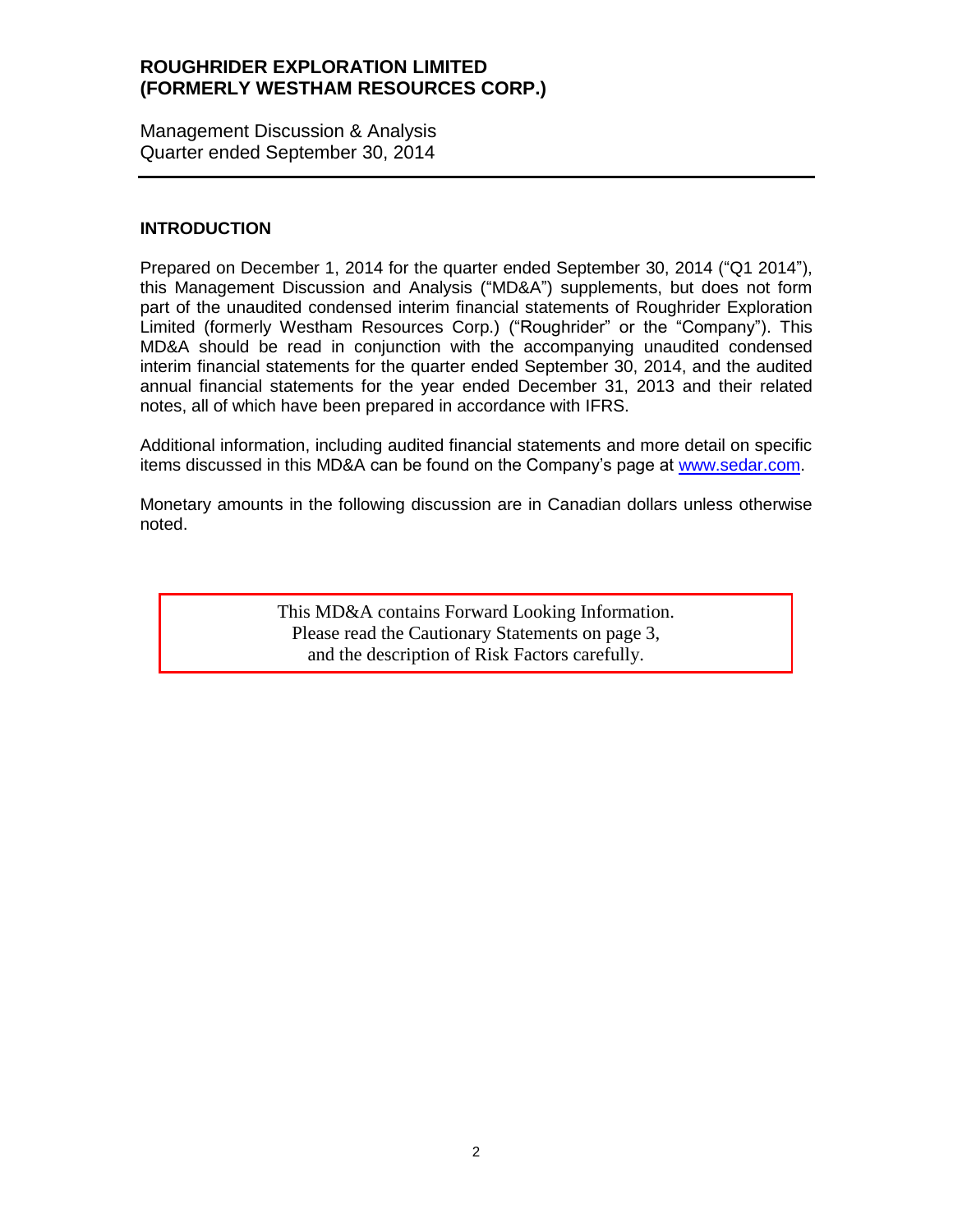Management Discussion & Analysis Quarter ended September 30, 2014

### **CAUTIONARY STATEMENTS FORWARD-LOOKING INFORMATION**

This MD&A contains certain forward-looking information and forward looking statements as defined in applicable securities laws. All statements other than historical fact are forward looking statements.

The statements reflect the current beliefs of the Company, and are based on currently available information. Accordingly, these statements are subject to known and unknown risks, uncertainties and other factors which could cause the actual results, performance or achievements of the Company to be materially different from any future results, performance or achievements expressed in or implied by the forward-looking statements. This forward-looking information, principally under the heading "Outlook," but also elsewhere in this document, includes estimates, forecasts, plans and statements as to the Company's current expectations concerning, among other things, continuance as a going concern, collection of receivables, requirements for additional capital, the availability of financing, and the potential held by projects.

Forward-looking statements are based on a number of assumptions, including, but not limited to, assumptions regarding general business and economic conditions, interest rates, the global and local supply and demand for labour and other project inputs, changes in commodity prices in general, changes to legislation (in particular changes to the regulation of uranium its use, both in Saskatchewan and worldwide), conditions in financial markets (in particular, the continuing availability of financing), our ability to attract and retain skilled staff, and our ongoing relations with governments, our employees and business partners. The foregoing list of assumptions is not exhaustive. Events or circumstances could cause actual results to vary materially.

Factors that may cause actual results to vary include, but are not limited to: actual experience in collecting receivables, changes in interest and currency exchange rates, acts or omissions of governments, including those who consider themselves self-governing, delays in the receipt of government approvals or permits to begin work, inaccurate geological and engineering assumptions, unanticipated future operational difficulties (including cost escalation, unavailability of materials and equipment, industrial disturbances or other job action, epidemic, pandemic or other disease outbreaks, and unanticipated events related to health, safety and environmental matters), political risk (including the risk that the rights to mine a project may be rescinded by the government or otherwise lost), actual exploration results, social unrest, failure of counterparties to perform their contractual obligations, changes in general economic conditions or conditions in the financial markets and other risk factors as detailed from time to time in the Company's reports and public filings with the Canadian securities administrators, filed on SEDAR. The Company does not assume the obligation to revise or update forward-looking information after the date of this document nor to make revisions to reflect the occurrence of future unanticipated events, except as may be required under applicable securities laws.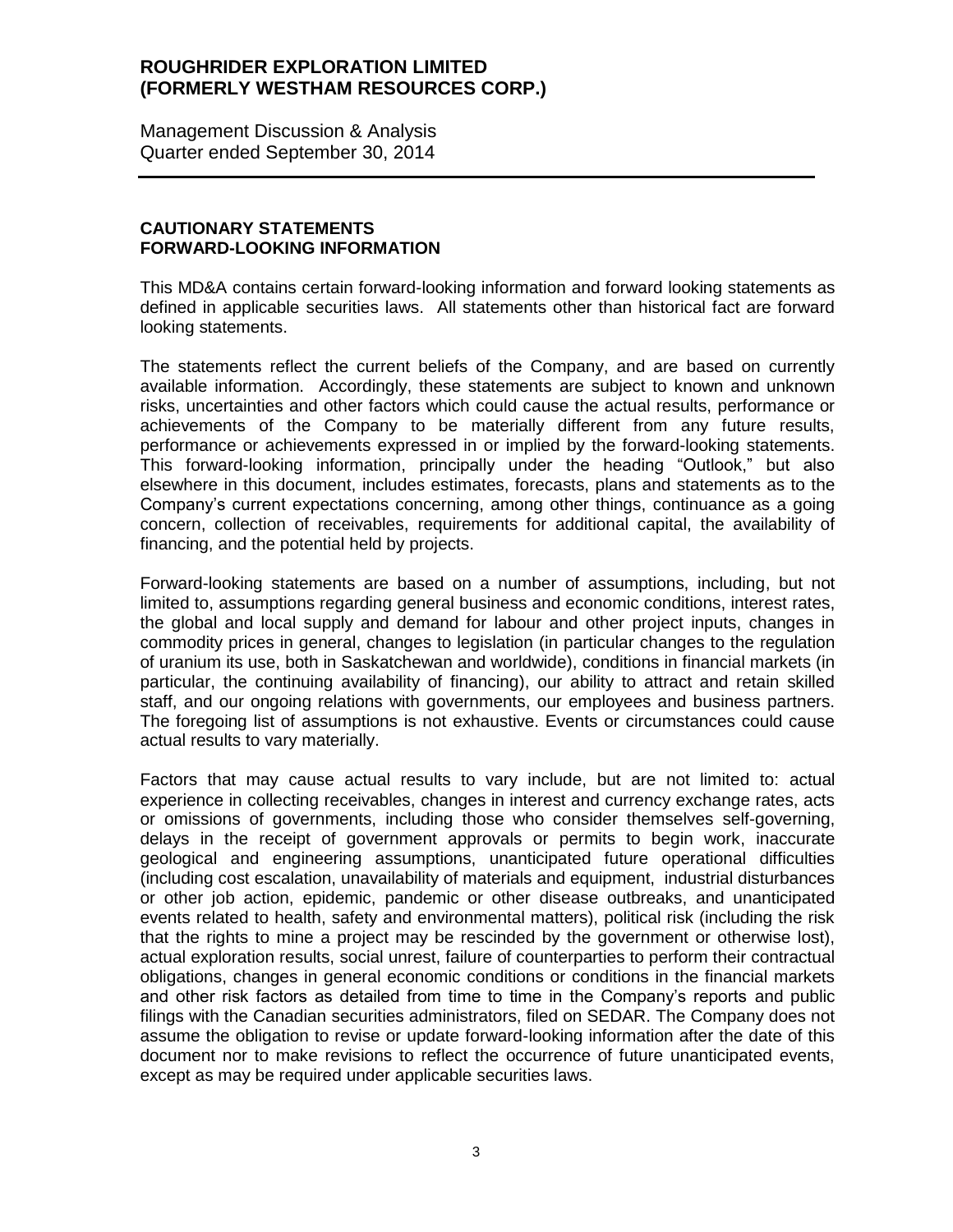Management Discussion & Analysis Quarter ended September 30, 2014

### **BUSINESS OF THE COMPANY**

The principal business of the Company is uranium mineral exploration in the Athabasca Basin region of northern Saskatchewan. The main focus of its work is the exploration of the 198,736 hectare Genesis uranium project located northeast of the Athabasca Basin, within the Wollaston-Mudjatk Transition Zone ("WMTZ"). All of Saskatchewan's operating uranium mines occur along the WMTZ where it extends to the southwest under the boundaries of the basin. Previous to July 16, 2014, the principal business of the Company was the identification and evaluation of assets or businesses with a view to completing a Qualifying Transaction as defined by TSX Venture Exchange (the "Exchange") Policy 2.4. The Qualifying Transaction closed on July 16, 2014.

The Company is a reporting issuer in British Columbia, Alberta, and Ontario, and trades on the Exchange under the symbol REL.

## **OUTLOOK**

 $\overline{a}$ 

After successfully completing its Qualifying Transaction and concurrent \$2.75M financing on July 16, 2014, the Company completed third quarter of 2014 with working capital<sup>1</sup> of \$1,479,067.

The current objectives of the Company are to continue earning the 85% interest in the Genesis uranium project. The Company is analysing the results of the broad exploration survey that was initiated during the quarter which has identified targets for follow-up. It is anticipated that with more focused geophysical and bio-geochemical testing, the Company will be able to identify targets for drilling.

The Company's ability to continue as a going concern is dependent upon a number of factors – principally on the Company's ability to create positive cash flow in the short term either by obtaining the necessary financing to undertake additional exploration and development of its mineral property interests, by creating one or more additional joint venture agreements with partners in order to achieve the foregoing, or by selling one or more mineral property interests.

<sup>&</sup>lt;sup>1</sup> Working capital, a non-GAAP-measure is defined as current assets net of current liabilities.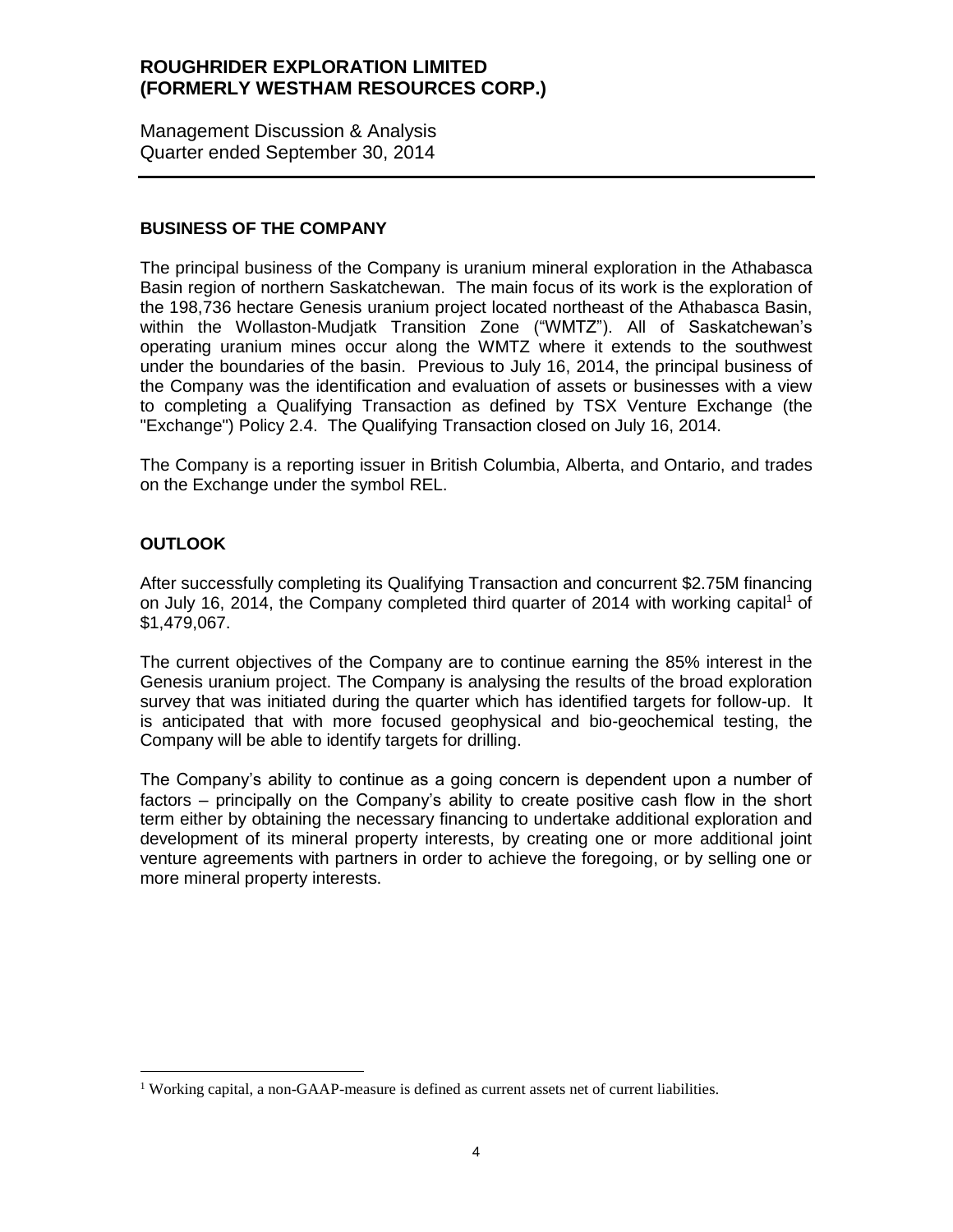Management Discussion & Analysis Quarter ended September 30, 2014

### **HIGHLIGHTS FOR THE QUARTER ENDED SEPTEMBER 30, 2014**

### **Financial Highlights**

On July 16, 2014, the company closed its Qualifying Transaction with Kivalliq Energy Corporation ("Kivalliq"), a British Columbia Company listed on the TSX Venture Exchange (TSXV: KIV). Roughrider and Kivalliq have entered into an option agreement under which Roughrider may earn up to an 85% interest in Kivalliq's "Genesis" uranium project (the "Genesis Property").

The execution of the option agreement and the advance of initial consideration to Kivalliq thereunder served as the Company's Qualifying Transaction under the policies of the TSX Venture Exchange. As a result, on completion of the Qualifying Transaction, the Company was listed on the TSX Venture Exchange as a Tier 2 Mining Issuer and changed its name from Westham Resources Corp. to Roughrider Exploration Limited.

Under the terms of the option agreement, in order to earn a 50% interest in the Genesis property the Company must, prior to August 31, 2016, make cash payments of \$300,000 (\$125,000 paid), share payments of 3,939,656 shares (1,969,828 shares paid), and complete \$2,500,000 in exploration expenditures (\$1,021,377 completed at Sept 30, 2014).

In order to earn the additional 35% interest, for a total of 85%, the Company must make additional cash payments of \$250,000 prior to August 31, 2017, and \$450,000 prior to August 31, 2018. In addition, the Company must spend an additional \$2,500,000 on exploration prior to August 31, 2018. Should the Company not earn the additional 35% interest, it retains the 50% earned interest.

### **Operational Highlights**

During and subsequent to the quarter, the Company staked an additional 17 mineral claims, comprising seven new 100% Roughrider-held uranium properties in and around the Athabasca Basin in northern Saskatchewan. The new claims total an aggregate of 13,192 hectares.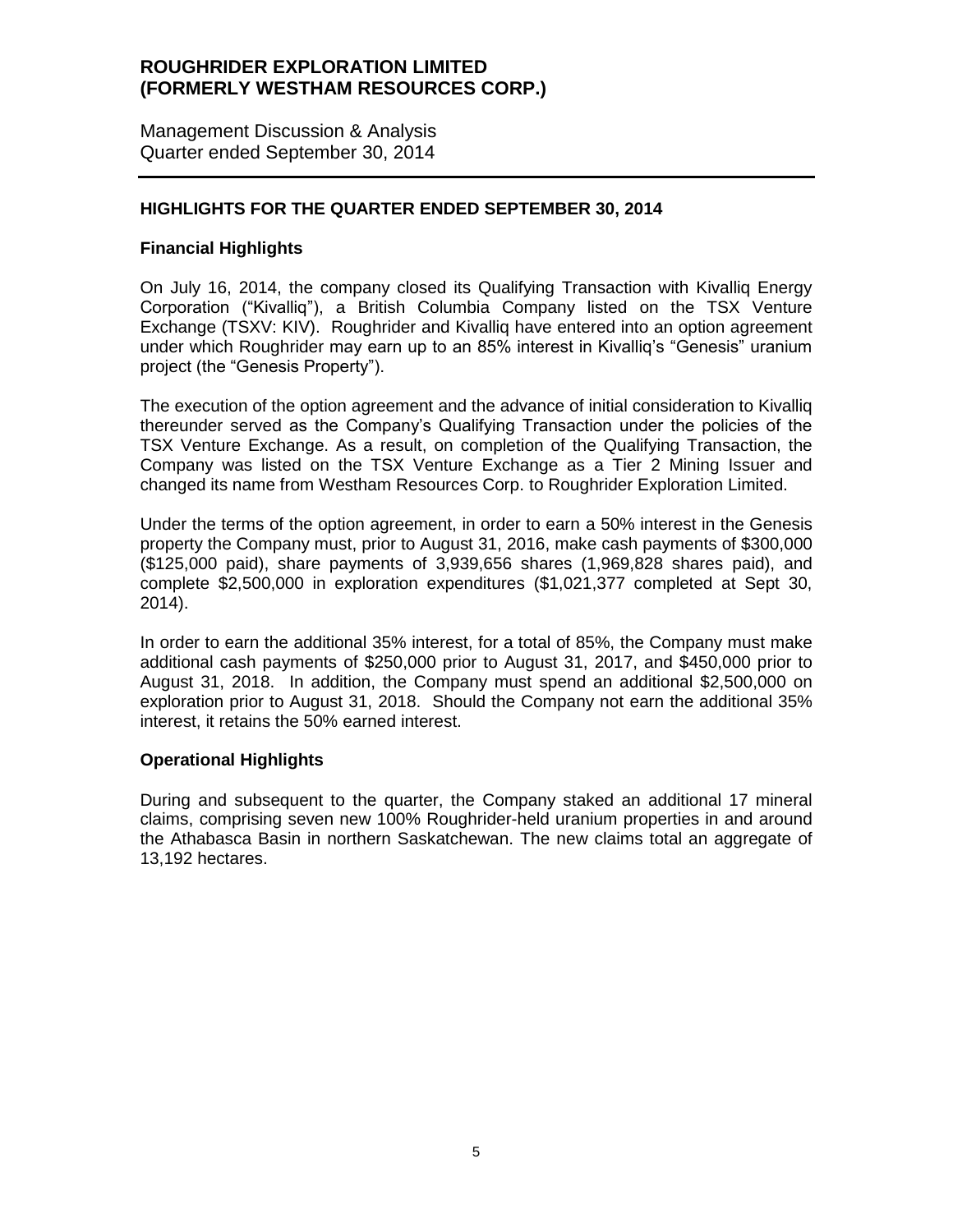Management Discussion & Analysis Quarter ended September 30, 2014

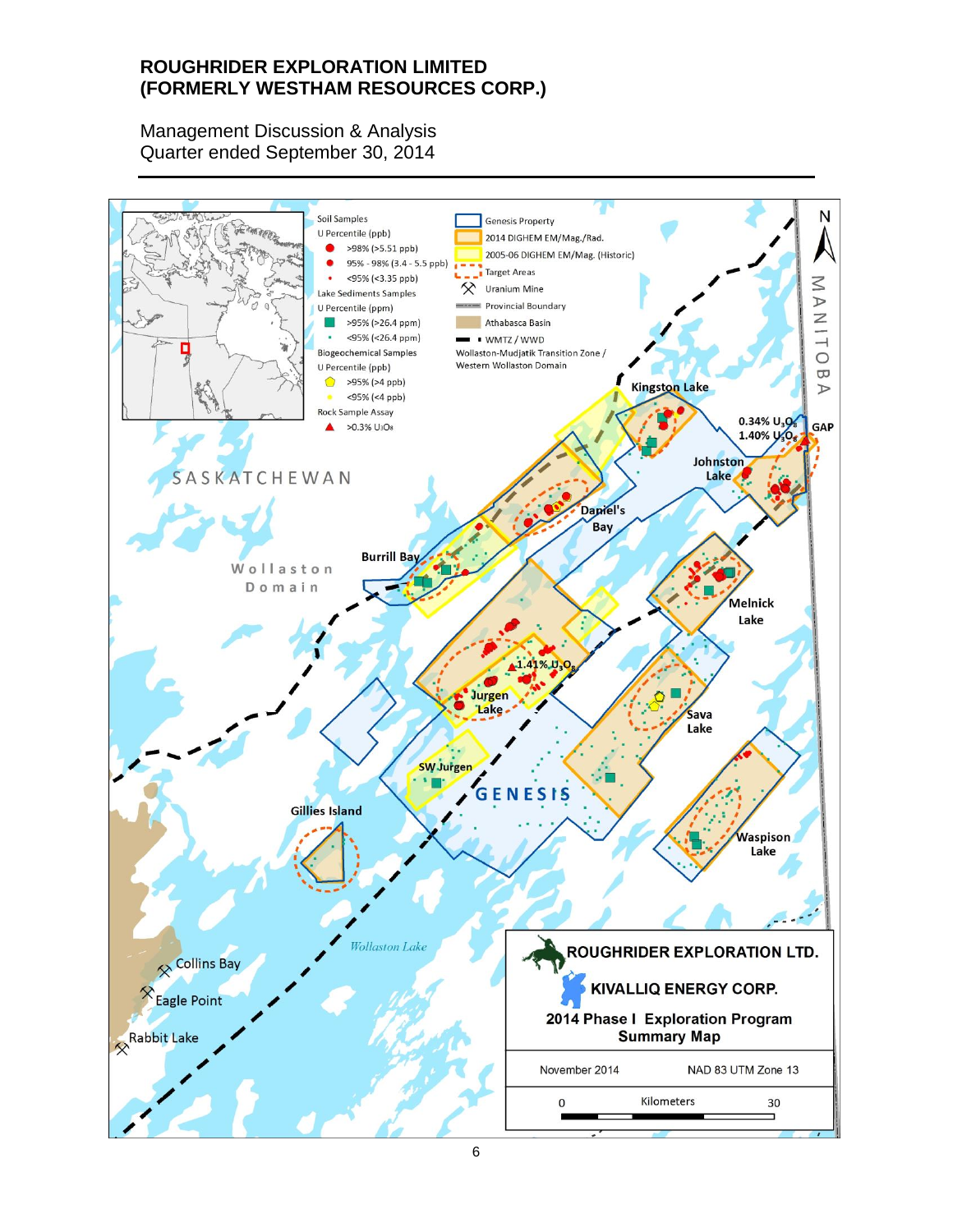Management Discussion & Analysis Quarter ended September 30, 2014

#### Genesis Property

At September 30<sup>th</sup>, the Genesis property was comprised of 46 mineral claims, totalling 198,763 hectares (491,154 acres), located northeast of Saskatchewan's Athabasca Basin, and within the prospective Wollaston-Mudjatk Transition Zone that hosts all of Canada's operating uranium mines within the boundaries of the basin. The Genesis claims begin 25 km to the Northeast of Eagle Point uranium mine operated by Cameco Corporation, and the claims extend 90 kilometers to the Northeast along this prospective geological and structural domain, to the Manitoba border.

Until recently, explorers focused on targeting uranium mineralization within the current boundaries of the Athabasca Basin, even though many of the high‐grade resources are located within basement rocks lying beneath the basin. Recent discoveries, such as Fission Uranium Corp.'s Patterson Lake South, which are hosted by basement rocks but are clearly outside current basin boundaries, have renewed interest in exploration of areas outside of the basin, having known uranium showings and favorable structural settings within basement host rocks.

The Genesis Property covers regional host rocks known to host uranium mineralization. The project area has previously been explored by Roughrider Uranium Corp., Triex Minerals Corporation, CanAlaska Uranium Ltd., and the geological surveys of Saskatchewan and Canada. Past exploration included lake sediment and soil geochemical surveys, airborne geophysical surveys, ground radiometric surveys, geological mapping and prospecting. A compilation of this historic work by Kivalliq management, which outlined 30 uranium showings and several known uranium‐bearing boulder trains helped to outline eight target areas that display multi‐variant anomalism including combinations of geophysical conductors and/or existing lake sediment, boulder or outcrop uranium or indicator element geochemical anomalies.

With its partner Kivalliq, Roughrider developed a multi-approach, first phase exploration program designed to refine targets for a 2015 drill program and also create a number of secondary targets for further follow-up exploration. The eight target areas selected were explored with airborne electromagnetic ("EM"), magnetic and radiometric geophysics and lake sediment geochemical sampling, and various combinations of grid-controlled soil geochemical sampling and orientation biogeochemical sampling, mapping and prospecting. Exploration fieldwork started on July 18<sup>th</sup> and was completed September 10, 2014.

Preliminary results from the 5,984 line-kilometres of airborne geophysics helped to refine targets during the field work. The 2014 Phase I field work program was successful in isolating six priority areas based on repeated and expanded geochemical anomalies, and favourable geology in association with discrete geophysical signatures. The six priority areas include the following:

 Jurgen 1 and Jurgen 2 are located roughly 5 kilometres apart along an east trending corridor of linear EM conductors and are highlighted by multi-element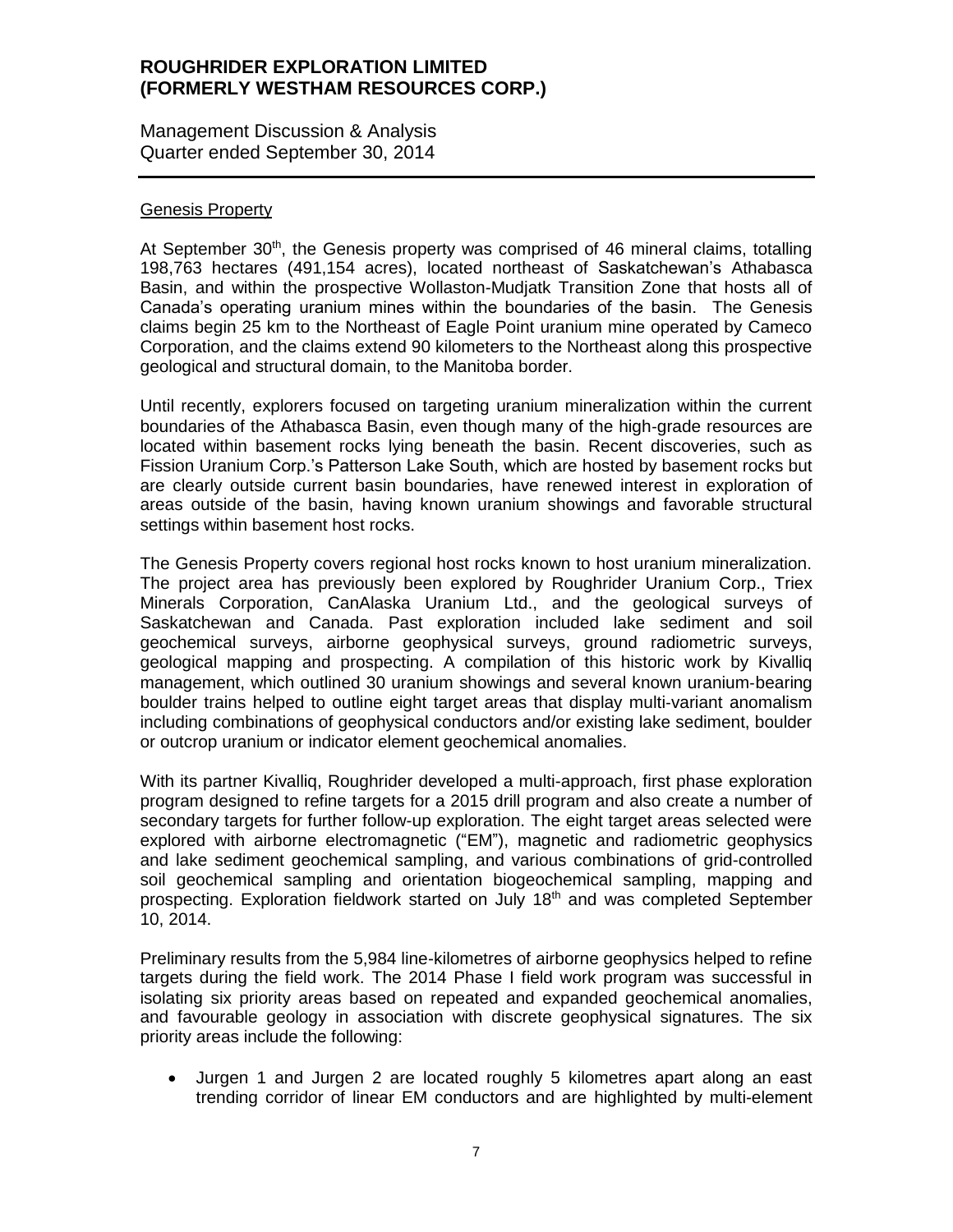Management Discussion & Analysis Quarter ended September 30, 2014

> soil anomalies with confirmed uranium in till and favourable geology; also boulder sample 15401 found roughly 4 kilometres east along the same conductor corridor from Jurgen 2 assayed 1.41%  $U_3O_8$ ;

- Johnston Lake/GAP is an area of favourable geology and geophysics interpreted complex structure highlighted by historic and newly mapped uraniferous boulders  $(1.40\%$  and 0.36%  $U_3O_8$ ; samples 15355 and 15352 respectively), soil anomalies and new and historic lake sediment anomalies;
- Kingston Lake favourable geology and EM and magnetic geophysics interpreted complex dome structure highlighted by coincident soil and abundant new and historic lake sediment anomalies;
- Sava Lake is highlighted by biogeochemical anomalies and new and historic lake sediment samples extending along a 1.4 kilometre section of a strong EM conductor; and,
- Daniel's Bay (Burrill Bay area) hosts coincident soil and biogeochemical anomalies in an area of EM and magnetic geophysics interpreted complex geology and structure.

### New Roughrider Properties

Six new properties were staked for Roughrider during the quarter ended September 30, 2014. These properties were selected based on a variety of parameters, including proximity to known mineralization, historic occurrences, favourable geology, lake sediment geochemistry and geophysics.

- Mozzie Lake property is comprised of two claims totalling 4,098 ha roughly 25 km north of the Athabasca Basin contact in the Black Lake area. The Mozzie Lake uranium prospect occurs within the Mudjatik Domain and has been demonstrated to include intersections of up to 38.1 metres apparent width of  $0.08\%$  U<sub>3</sub>O<sub>8</sub> (1968) core hole DDH68-20A-02) Mozzie Lake was the subject of a very focused 19 hole diamond drill program in 1967-68.
- The Neely-Elke property, overlying uranium occurrences of the same names, is comprised of a single 316 ha claim located less than 16 kilometres northeast of the Cinch Lake, Leonard ad Cayzor uranium mines.
- Knoke Lake property is comprised of two claims totaling 1,239 hectares located roughly 3 kilometres west of the Genesis Property and the Burrill Bay target area.
- The Walker Creek (three claims; 2,298 ha) and Laverdiere Creek (one claim, 376 ha) properties are located along the Wollaston-Mudjatik structural corridor 70 kilometres southwest and 20 kilometres west, respectively of the Key Lake mine site and the Athabasca Basin boundary.
- The Douglas River property consists of seven claims totaling 4,865 hectares located 14 km west of the Cluff Lake uranium mine area along the western perimeter of the Carswell Structure within the Athabasca Basin.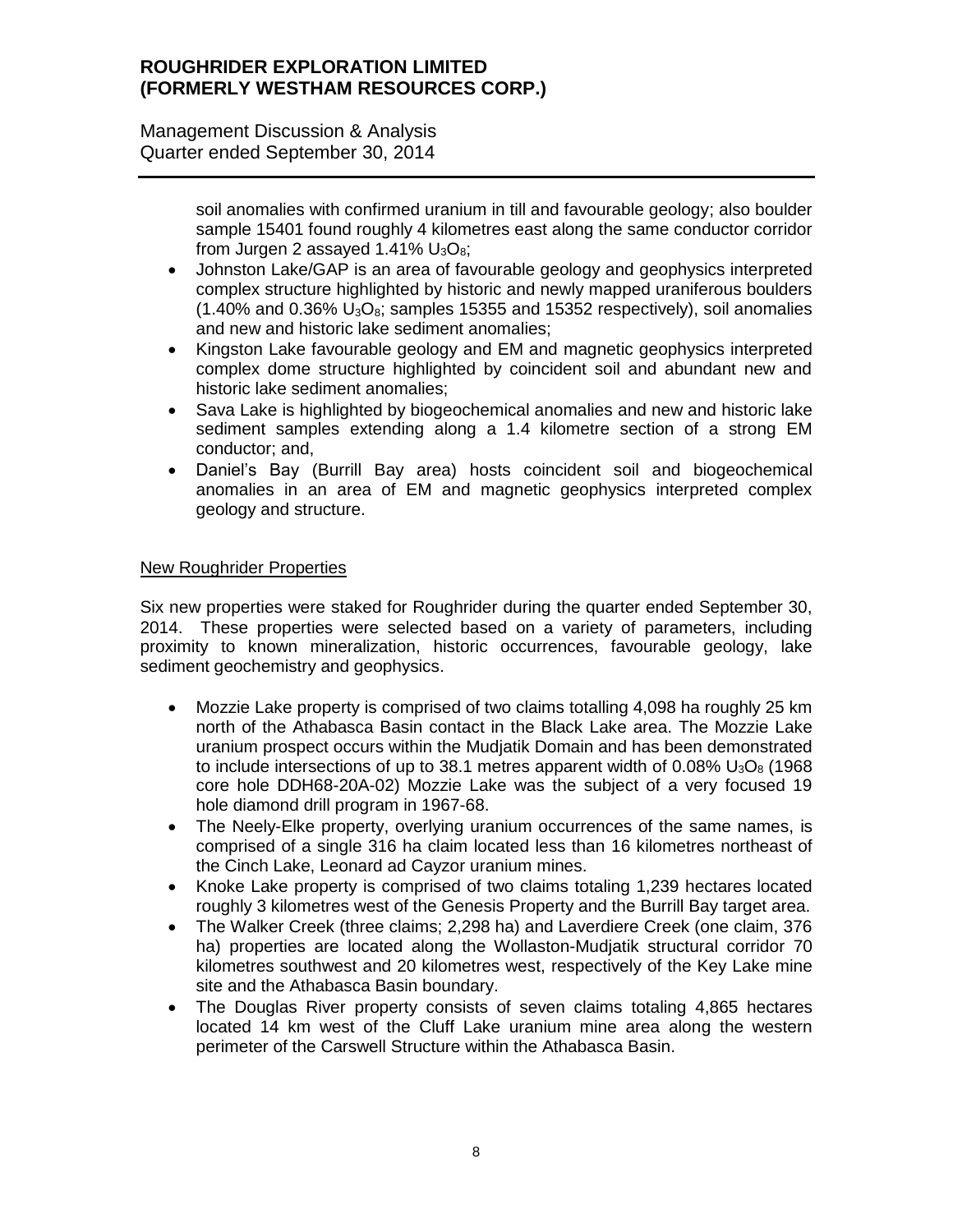Management Discussion & Analysis Quarter ended September 30, 2014

### **Financing Activity**

Concurrent with the closing of the Qualifying Transaction on July 16, 2014, the company also completed a private placement of 12,528,454 Units for gross proceeds of \$2,756,260. Each unit is comprised of one common share and one-half of one nontransferrable warrant (a "Unit"), with each whole warrant (a "Warrant") entitling the holder to purchase one common share at a price of \$0.35 per share for a period of three years after the date of issuance. In addition the warrants have an accelerated expiry provision which may be triggered if Roughrider's shares trade above \$0.50 for 10 trading days. In addition, in connection with the closing of the private placement, Roughrider paid finder's fees totaling \$103,396 and issued an aggregate of 469,980 finder's warrants (the "Finder's Warrants") to certain arm's length parties. Each Finder's Warrant entitles the holder to purchase one common share at a price of \$0.22 per common share for a period of two (2) years after the closing of the Private Placement. Net proceeds raised were \$2,560,947. The proceeds of the Private Placement will be used for exploration on the Genesis property and for general working capital purposes.

This financing allowed Roughrider to have a team of geologists on the ground exploring the Genesis property just days after completing the Qualifying Transaction. As Roughrider is using Kivalliq's experienced exploration team to conduct the initial exploration, Roughrider has not hired a full exploration team directly.

The Company's expenditures prior to the Qualifying Transaction have been minimal. The transition to a Tier 2 Mining issuer, combined with the exploration program on the Genesis property are expected to substantially increase the company's costs. As a result, the Company's ability to continue as a going concern is dependent upon a number of factors – principally on the Company's ability to continue to raise the necessary financing to continue exploring the Genesis property.

### **EVENTS SUBSEQUENT TO THE QUARTER ENDED SEPTEMBER 30, 2014**

In October 2014 the Company expanded the Genesis property by 1,941 hectares through the acquisition of seven new claims. The seven new claims are all in the Johnston Lake/GAP priority area and are contiguous with existing Genesis property claims. The GAP 1, 2 and 3 claims, located just onto the Manitoba side of the border, and claims MC2077 and MC2078 were acquired by staking. Claim MC1246 was purchased from a third party for 100,000 shares of the Company. The six claims overlie portions of a significant EM conductor that extends southwest from Manitoba where SMDC intersected 0.1%  $U_3O_8$  over 0.2 metres in hole JM-01 in 1981. The area is highlighted by a radioactive boulder train extending over five kilometres southwest into the Genesis Property and numerous anomalous regional lake sediment samples, including 195 ppm U (sample GSC-773748).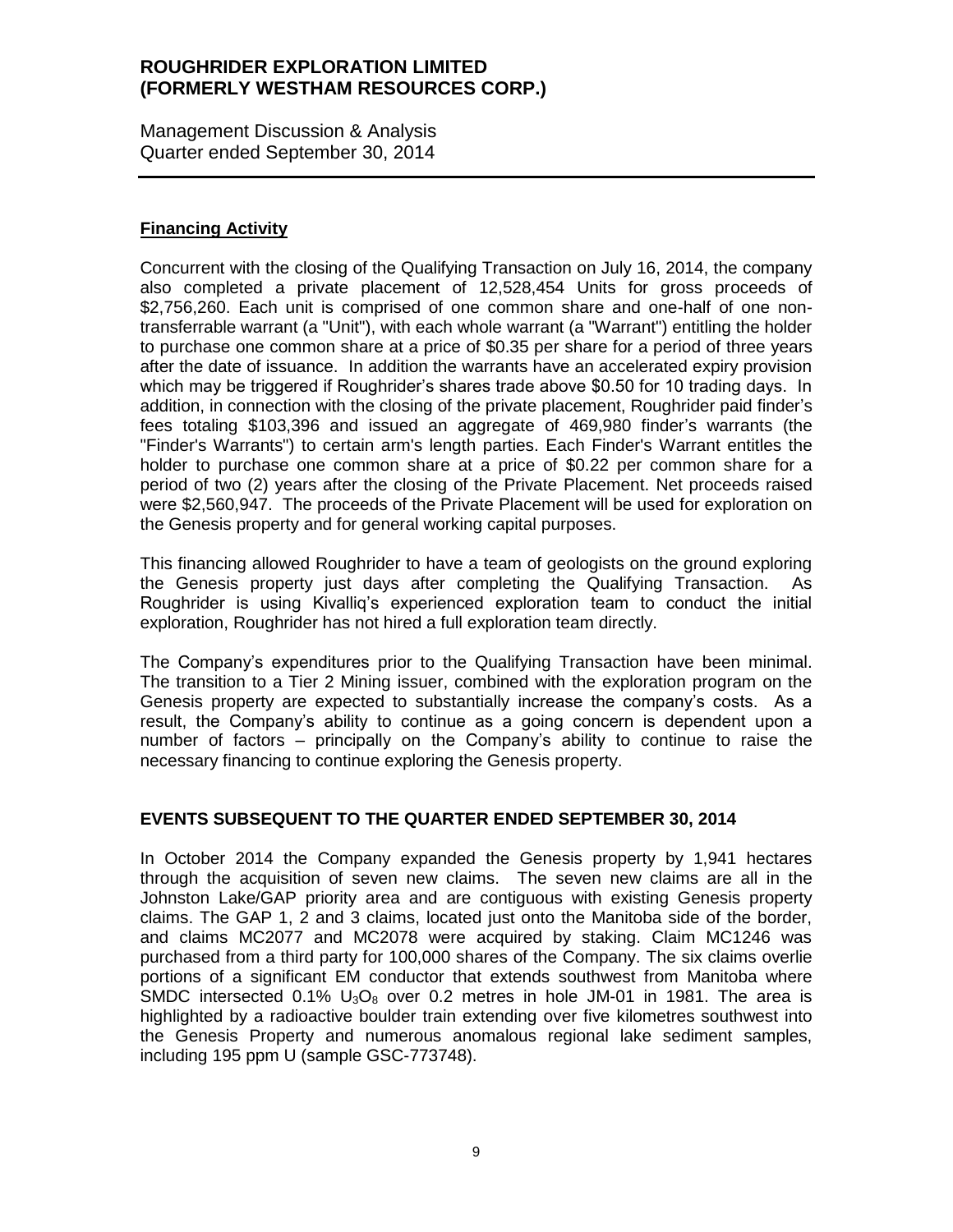Management Discussion & Analysis Quarter ended September 30, 2014

A legacy claim of only 35 ha, S-111916 was acquired through an asset trade. Roughrider fully released its 100% interest in its Lasky Lake claim (MC2020) in exchange for a 100% unencumbered interest in claim S-111916. S-111916 overlies the historic Charcoal 6 anomaly, which has produced numerous bedrock samples with highs up to 208 ppm U, 4240 ppm Th, 30,136 ppm LREE, 853 ppm HREE, and 447 ppm Mo (sample RD058).

With the addition of these claims, the Genesis property now comprises a total of 200,677 hectares (495,883 acres).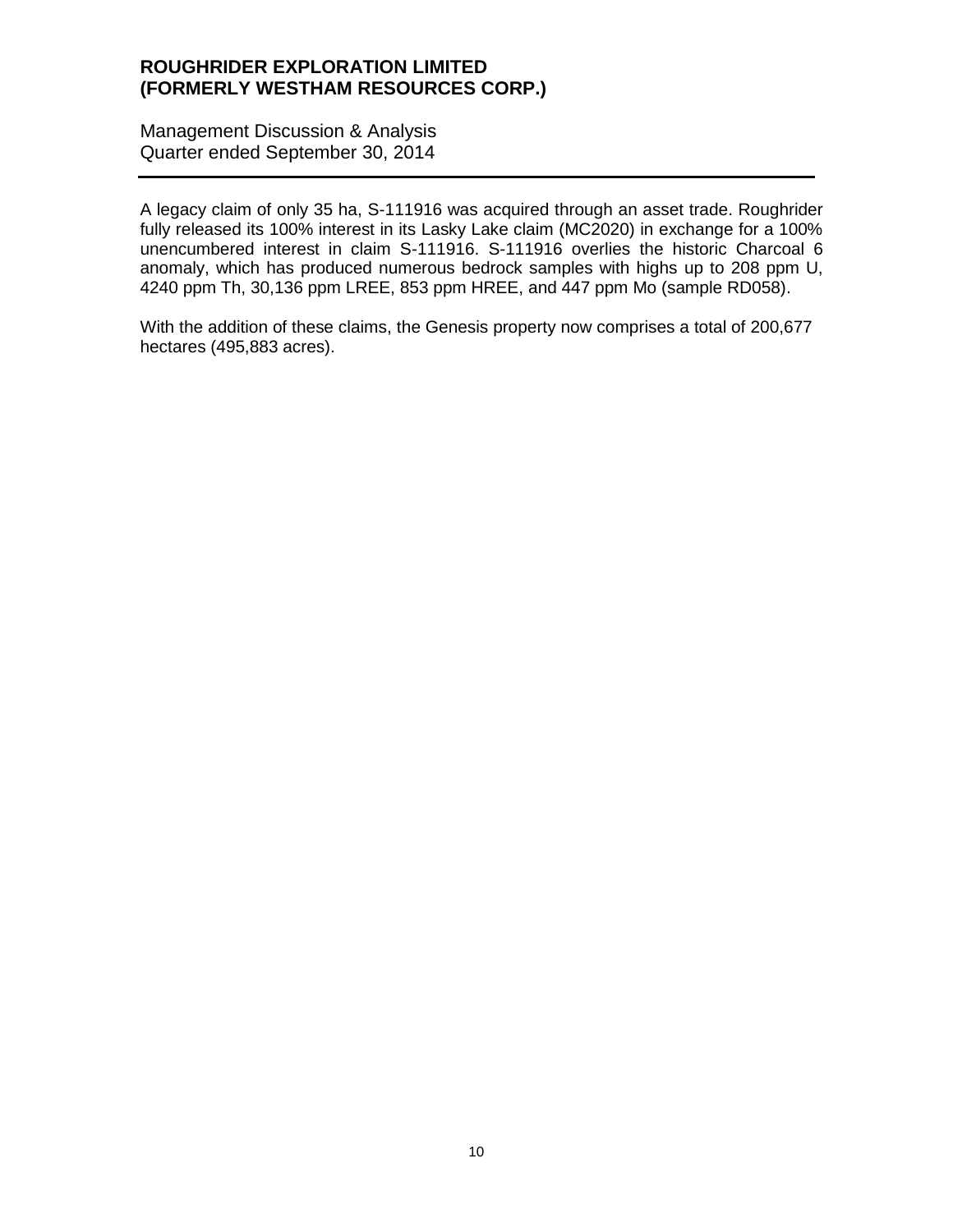Management Discussion & Analysis Quarter ended September 30, 2014

### **DISCUSSION OF OPERATIONS AND FINANCIAL CONDITION**

#### *Results of Operations*

During the quarter, the Company changed its business from

a) the identification and evaluation of assets or businesses with a view to completing a Qualifying Transaction, to

Basic and Diluted

b) the exploration of the Genesis project in Northeastern Saskatchewan.

The Company had no source of revenue from either line of business.

#### *Summary of Quarterly Results*

|                    |          |                                             | Basic and Diluted                     |
|--------------------|----------|---------------------------------------------|---------------------------------------|
|                    |          | <b>Loss from Operations</b><br>and Net Loss | Loss per Share from<br>Operations and |
| Period             | Revenues |                                             | Net Loss per Share                    |
| September 30, 2014 | Nil      | \$ (1,570,727)                              | \$ (0.11)                             |
| June 30, 2014      | Nil      | (14, 447)                                   | (0.01)                                |
| March 31, 2014     | Nil      | (5,642)                                     | (0.00)                                |
| December 31, 2013  | Nil      | (7,308)                                     | (0.01)                                |
| September 30, 2013 | Nil      | (7, 576)                                    | (0.00)                                |
| June 30, 2013      | Nil      | (7, 104)                                    | (0.00)                                |
| March 31, 2013     | Nil      | (5, 293)                                    | (0.00)                                |
| December 31, 2012  | Nil      | (11,050)                                    | (0.02)                                |
|                    |          |                                             |                                       |

The variation in the Company's quarterly net loss over the past eight quarters is largely due to the variation in administrative activity and filing fees leading up to the Company's IPO and Qualifying Transaction on July 16, 2014. Subsequent to the Qualifying Transaction, the Company began exploration work on the property, resulting in the significant increase in the Loss from Operations in the current quarter.

#### *Three months ended September 30, 2014*

The loss for the three months ended September 30, 2014 ("Q3-14") increased to \$1,570,727 from \$7,576 for the three months ended September 30, 2013 ("Q3-13"). This increase was a result of the Company's transition from evaluating potential transactions to actively exploring the Genesis property.

Exploration expenses rose from nil in Q3-13 to \$1,021,377 in Q3-14 as a result of the airborne geophysical survey, fuel, helicopter time, personnel time and other costs related to exploring the Genesis property.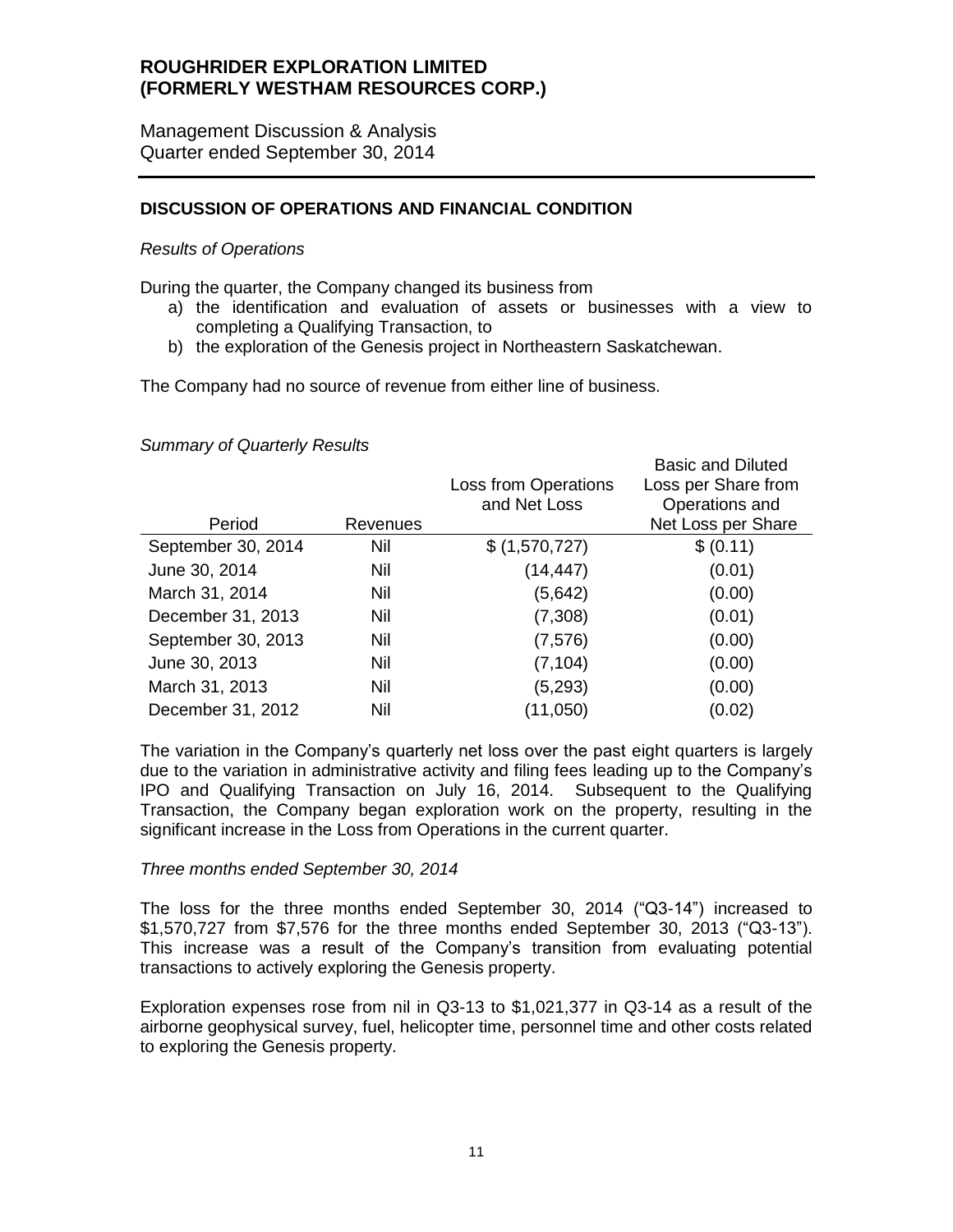Management Discussion & Analysis Quarter ended September 30, 2014

Stock-based compensation rose from nil in Q3-13 to \$369,781 in Q3-14 as a result of a grant of stock options to employees. These were the first stock options granted by the Company, so there was no corresponding expense in the previous quarter.

Salaries rose from nil in Q3-13 to \$98,132 in Q3-14 primarily as a result of the Company's need to hire and retain officers of the Company. Prior to the Qualifying Transaction, activity levels were lower and the Company's directors were able to sustain the Company without payment.

Professional fees rose from nil in Q3-13 to \$51,512 in Q3-14 primarily as a result of legal fees charged in relation to completing the Qualifying Transaction.

There have been no capital assets purchased to date. However, as part of the option agreement to acquire up to 85% of the Genesis property, in Q3-14 the Company paid \$125,000 in cash, and issued 1,969,828 shares to Kivalliq Energy Corporation. These amounts are shown as "mineral property acquisition costs" on the Company's *Condensed Interim Statements of Financial Position*.

#### *Nine months ended September 30, 2014*

The loss for the nine months ended September 30, 2014 increased to \$1,590,816 ("YTD-14") from \$19,973 for the nine months ended September 30, 2013 ("YTD-13"). This increase was a result of the Company's transition from evaluating potential transactions to actively exploring the Genesis property.

Exploration expenses rose from nil in YTD-13 to \$1,021,377 in YTD-14 as a result of the airborne geophysical survey, fuel, helicopter time, personnel time and other costs related to exploring the Genesis property.

Stock-based compensation rose from nil in YTD-13 to \$369,781 in YTD-14 as a result of a grant of stock options to employees. These were the first stock options granted by the Company, so there was no corresponding expense in the previous quarter.

Salaries rose from nil in YTD-13 to \$98,132 in YTD-14 primarily as a result of the Company's need to hire and retain officers of the Company. Prior to the Qualifying Transaction, activity levels were lower and the Company's directors were able to sustain the Company without payment.

Professional fees rose from nil in YTD-13 to \$51,512 in YTD-14 primarily as a result of legal fees charged in relation to completing the Qualifying Transaction.

There have been no capital assets purchased to date. However, as part of the option agreement to acquire up to 85% of the Genesis property, in YTD-14 the Company paid \$125,000 in cash, and issued 1,969,828 shares to Kivalliq Energy Corporation. These amounts are shown as "mineral property acquisition costs" on the Company's *Condensed Interim Statements of Financial Position*.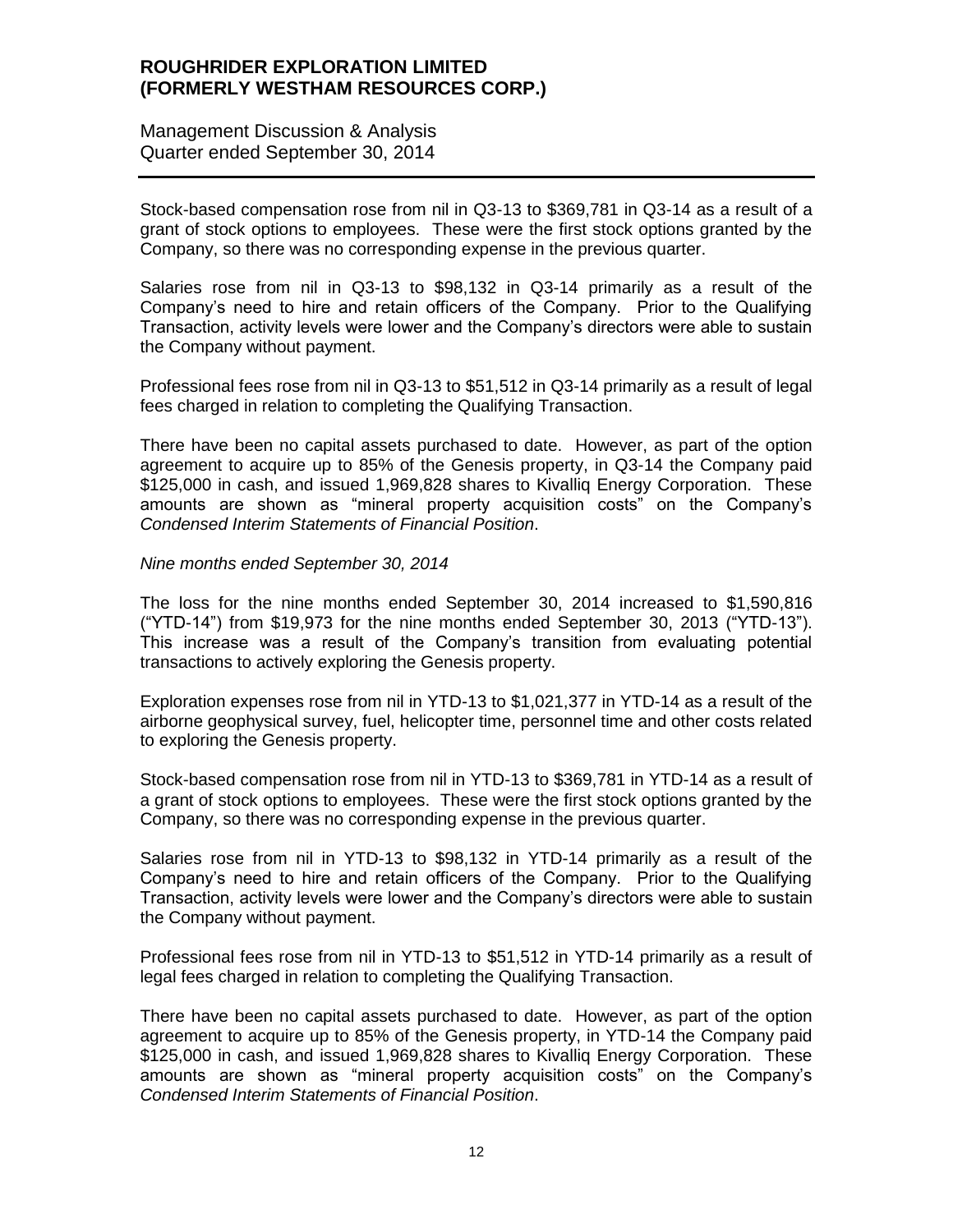Management Discussion & Analysis Quarter ended September 30, 2014

### *Liquidity, Capital Resources and Cash Flow Analysis*

The Company's primary source of funding has been from the issuance of common shares. Management remains concerned about the Company's ability to raise additional funds amid the low uranium price, and the prevailing investment climate of risk aversion, particularly toward mining projects.

The Company's expenditures prior to the Qualifying Transaction have been minimal. It is expected that the transition to a Tier 2 Mining issuer combined with the exploration program on the Genesis property will substantially increase the company's costs. As a result, the Company's ability to continue as a going concern is dependent upon a number of factors – principally on the Company's ability to continue to raise the necessary financing to continue exploring the Genesis property.

Concurrent with the completion of the Qualifying Transaction, the Company completed a financing, raising gross proceeds of \$2,756,260. This substantially improved Roughrider's capital resources. Additional capital will be needed to continue with the Phase II exploration of the Genesis property in 2015.

#### *Financial Instruments*

The Company's financial instruments consist of cash, receivables, prepaid expenses and accounts payable and accrued liabilities. It is management's opinion that the Company is not exposed to significant interest, currency or credit risk arising from the financial instruments. Credit risk is managed for cash by having a major Canadian bank hold the funds in a chequing account or cashable Guaranteed Investment Certificate. Credit risk is managed for receivables by seeking prompt payment, monitoring the age of receivables, and making follow up inquiries when receivables are not paid in a timely manner. Currency risk is negligible as substantially all funds, expenditures and payables are denominated in Canadian dollars. The Company does not engage in any hedging activities. Further discussion of these risks is available in the audited financial statements for the period ended December 31, 2013.

#### **ADDITIONAL DISCLOSURE FOR VENTURE ISSUERS WITHOUT SIGNIFICANT REVENUE**

Significant components of general and administrative expenses are shown separately on the *Condensed Interim Statements of Loss and Comprehensive Loss,* also part of the condensed interim financial statements for the quarter ended September 30, 2014.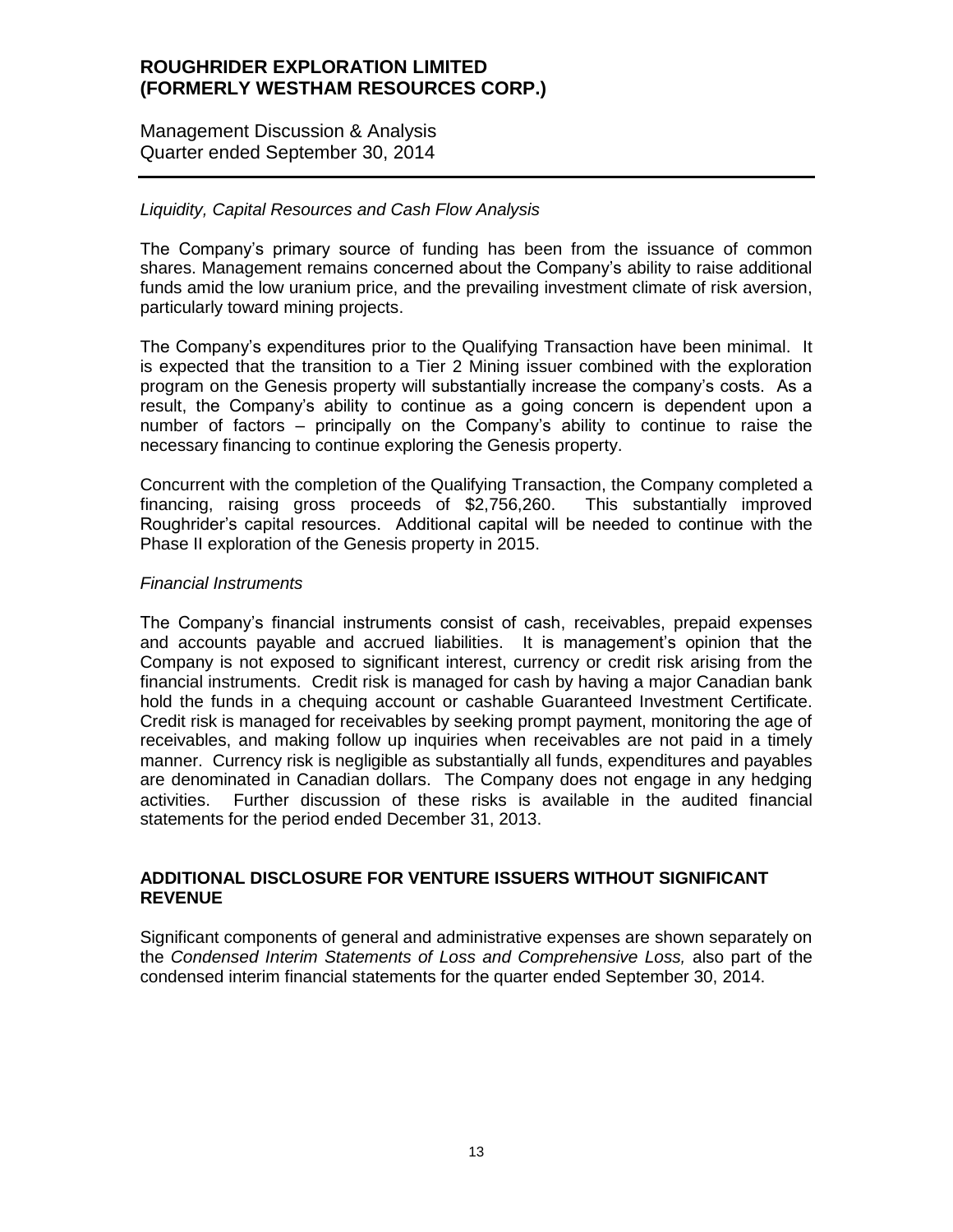Management Discussion & Analysis Quarter ended September 30, 2014

### **RISK FACTORS**

#### *Macroeconomic Risk*

Impairments and write-downs of major mining projects have led to a significant reduction in "risk appetite" with respect to funding investment into exploration companies. As a result, the ability for exploration companies to access capital through private placements has been significantly diminished. The long term result of lower risk appetite is that projects take longer to develop, or may not be developed at all.

#### *Political Policy Risk*

Despite the recent moderation in the gold price, the previously record-high gold prices encouraged numerous governments around the world to look at ways to secure additional benefits from the mining industry across all commodity types, an approach recognized as "*Resource Nationalism*." Mechanisms used or proposed by governments have included increases to royalty rates, corporate tax rates, implementation of "windfall" or "super taxes," and carried or free-carried interests to the benefit of the state. Extreme cases in Venezuela and Argentina have resulted in the nationalization of active mining interests. Such changes are viewed negatively in the investment community and can lead to share price erosion, and difficulty in accessing capital to advance projects.

### *Exploration Risk*

Mineral exploration and development involve a high degree of risk and few projects are ultimately developed into producing mines. There is no assurance that the Company's selected Qualifying Transaction will demonstrate exploration results sufficient to result in the definition of a body of commercial ore. Whether an ore body will be commercially viable depends on a number of factors including the particular attributes of the deposit such as size, grade and proximity to infrastructure, as well as mineral prices and government regulations, including environmental regulations.

### *Financial Capability and Additional Financing*

The Company has limited financial resources, has no source of operating income and has no assurance that additional funding will be available to it. It is anticipated that further exploration and development of the project will be financed in whole or in part by the issuance of additional securities by the Company. Although the Company has been successful in the past in financing its initial activities through the issuance of equity securities, there can be no assurance that it will be able to obtain sufficient financing in the future to execute its business plan, particularly with ongoing uncertainty in the global financial markets, and the prevailing investment climate of risk aversion toward mineral exploration companies. Further, if the Company is successful in financing its further activities through the issuance of equity securities, this will result in further dilution to the investor, which dilution may be significant and which may also result in a change of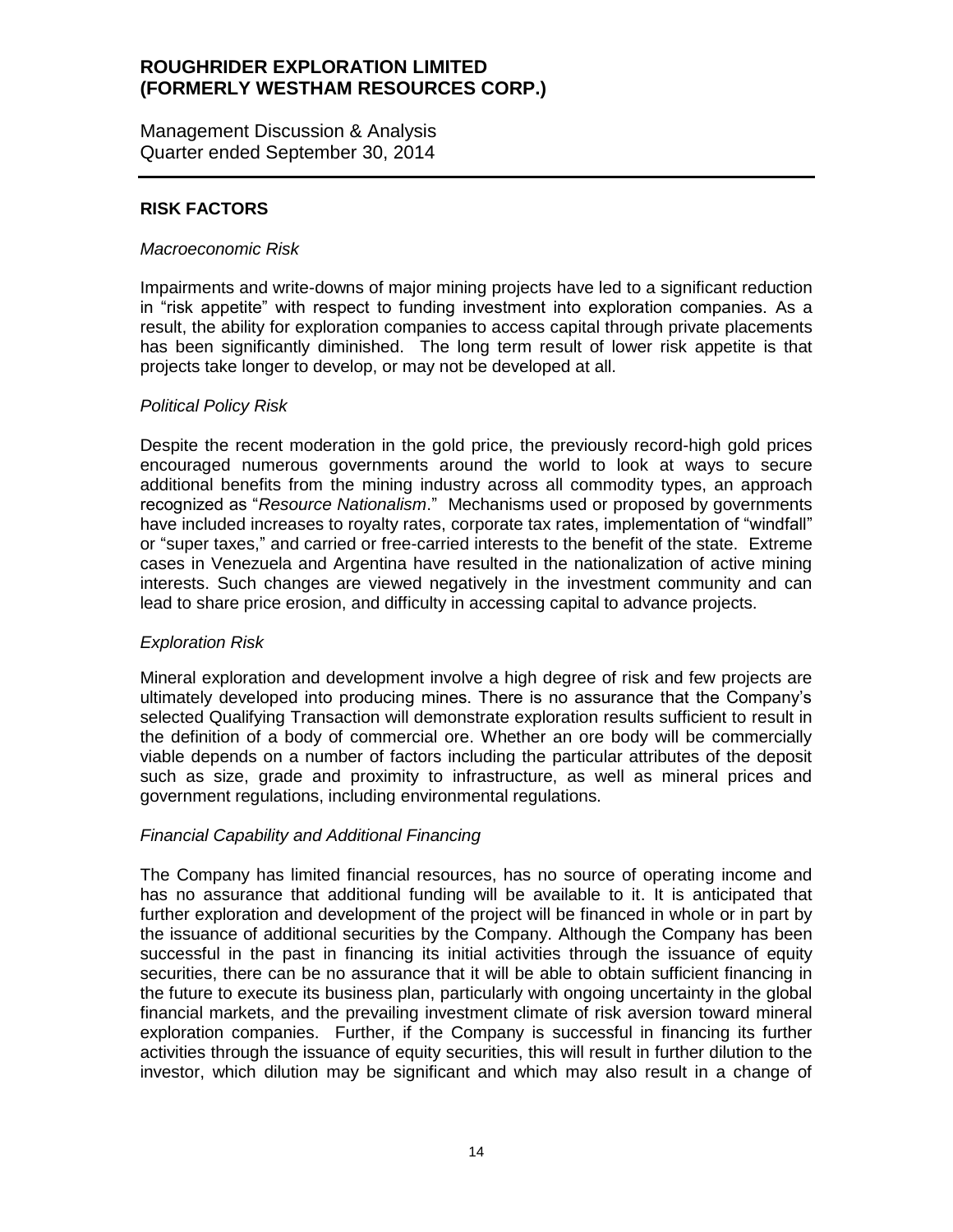Management Discussion & Analysis Quarter ended September 30, 2014

control of the Company. A discussion of risk factors particular to financial instruments is presented in the audited financial statements for the period ended December 31, 2013.

The Company has not commenced commercial mining operations and has no assets other than cash, a modest receivable relating to refundable sales taxes and a small amount of prepaid expenses. The Company has no history of earnings, and is not expected to generate earnings or pay dividends until the company's exploration project is sold or taken into production.

### *Commodity Prices*

The mineral industry varies with the price of metals. The prices of uranium, gold and other commodities have fluctuated widely in recent years and are affected by factors beyond the control of the Company including, but not limited to, international economic and political trends, currency exchange fluctuations, economic inflation and expectations for the level of economic inflation in the consuming economies, interest rates, global and local economic health and trends, speculative activities, changes in the demand for specific metals, and changes in the supply of metals due to new mine developments, mine closures as well as advances in various production and use technologies of various metals. All of these factors will impact the viability of the Company's exploration projects in ways that are impossible to predict with certainty.

### *Uranium Market*

Since uranium is used both as a fuel for power generation and as a weapon, its price is subject to unique forces in addition to the typical supply / demand tension impacting all commodities. These unique forces include the level of strategic government stockpiling or disposition, the level of effort being expended to cap the number of nuclear-armed states in the world, the public perception of the relative safety of nuclear power generation, and related government and international regulation. While these unique forces appear to have acted together in recent years to suppress the spot price of uranium, this risk may become an opportunity if those forces subside and the spot price of uranium rises again.

### *Environment*

Both the exploration and any production phases of the Company's future operations will be subject to environmental protection regulations in the jurisdictions in which it operates. Globally, environmental legislation is evolving towards stricter standards and enforcement, more stringent environmental impact assessments of new mining projects and increasing liability exposure for companies and their directors and officers. There is no assurance that future environmental regulations will not adversely affect the Company's future operations.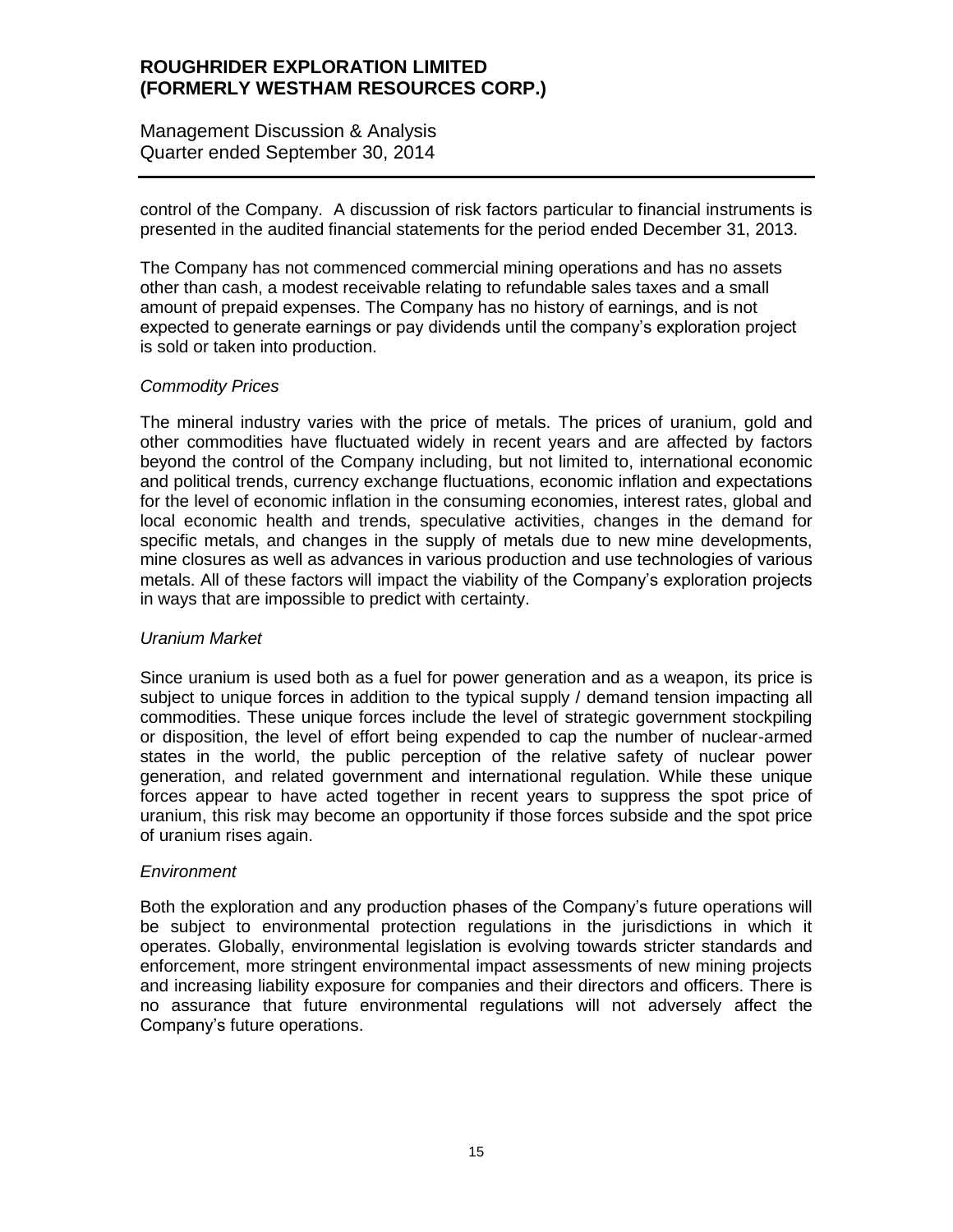Management Discussion & Analysis Quarter ended September 30, 2014

### *Human Health*

The Company seeks to provide its employees with a safe and healthy workplace. The impact of highly contagious diseases, including the impact of a real or threatened pandemic, can be substantial both to individuals, and organizations. In the event of a disease outbreak, the Company may have to curtail or suspend operations for a period of time. Reduced operations could have varying impact on the Company, depending on the timing and duration of the incident and on other ancillary factors.

#### *Financial Instrument Risk*

As a result of its use of financial instruments, the Company is subject to credit risk, interest rate risk, currency risk, liquidity risk and other price risk. These risks are considered to be small. These risks are discussed comprehensively in the audited financial statements for the period ended December 31, 2013.

#### *Liquidity of Common Shares*

There can be no assurance that an active and liquid market for the Company's common shares will develop and an investor may find it difficult to resell its common shares. In addition, trading in the common shares of the Company may be halted at other times for other reasons, including for failure by the Company to submit documents to the Exchange in the time periods required.

### **RECENT ACCOUNTING PRONOUNCEMENTS**

#### **Recent Changes to Accounting Standards**

The following changes to standards are effective as follows:

#### For the Company's year ended December 31, 2014:

*IAS 32, Financial Instruments: Presentation* provides further clarity around details relating to the right of set-off and the application of offsetting criteria under certain circumstances.

The above change has had no material impact on the Company's quarterly financial statements.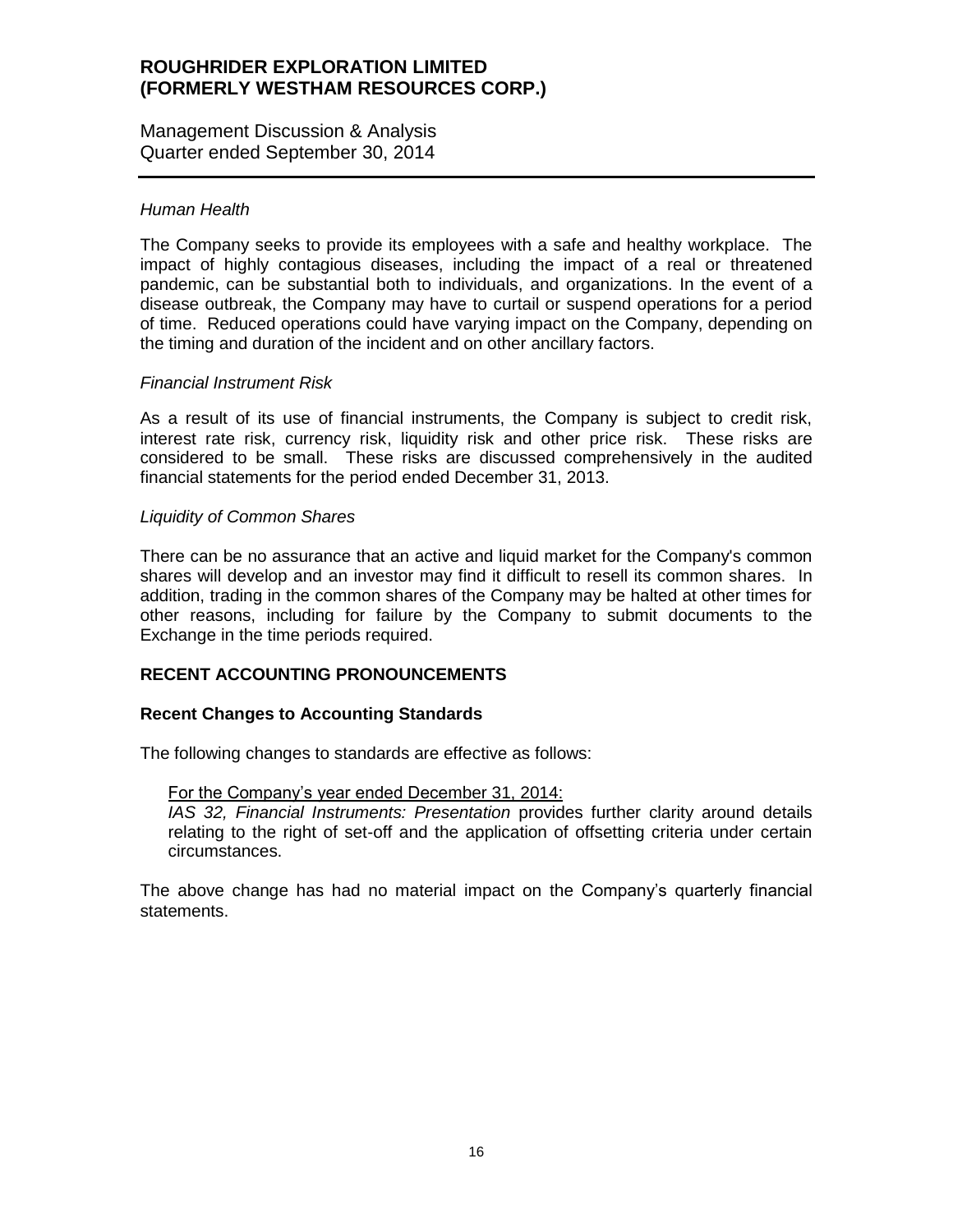Management Discussion & Analysis Quarter ended September 30, 2014

### **Upcoming Changes in Accounting Standards**

#### For the Company's year ended December 31, 2015:

*IFRS 7, Financial Instruments: Disclosures* requires additional disclosures on transition from IAS 39 and IFRS 9, and will be effective for the Company's year ended December 31, 2015.

#### For the Company's year ended December 31, 2018:

*IFRS 9, Financial Instruments* introduces the new requirements for the classification, measurement and de-recognition of financial assets and financial liabilities. Specifically, *IFRS 9* requires all recognized financial assets that are within the scope of *IAS 39 Financial Instruments: Recognition and Measurement* to be subsequently measured at amortized cost or fair value.

The Company is in the process of assessing the impact of the upcoming changes in accounting standards.

### **OFF-BALANCE SHEET ARRANGEMENTS**

The Company is not a party to any off-balance sheet arrangements that have, or are reasonably likely to have, a current or future material effect on the Company's financial condition, changes in financial condition, revenues, expenses, results of operations, liquidity, capital expenditures or capital resources.

#### **TRANSACTIONS WITH RELATED PARTIES**

Key management personnel are those persons that have the authority and responsibility for planning, directing and controlling the activities of the Company, directly or indirectly. Key management includes executive and non-executive members of the Company's Board of Directors and corporate officers. Apart from legal fees disclosed later in this section, key management personnel received no remuneration for their services up to the date of the qualifying transaction. For the period from July 18, 2014 to September 30, 2014, officers of the Company were compensated with cash compensation of \$78,000 and were granted 500,000 options with a Black-Scholes calculated value of \$98,760. During the same period, non-executive members of the Company's Board of Directors received no cash compensation, and were granted 750,000 options with a Black-Scholes calculated value of \$148,140. All options described herein formed part of the option grant of 1,950,000 options more fully described in Note 5.

In the three and nine months ended September 30, 2014, services valued at \$99,000 were received from Anfield, Sujir, Kennedy, & Durno LLP, a law firm for which one of the directors of the Company is a partner. Services valued at nil were received from Anfield Sujir Kennedy & Durno LLP in the nine months ended September 30, 2013.